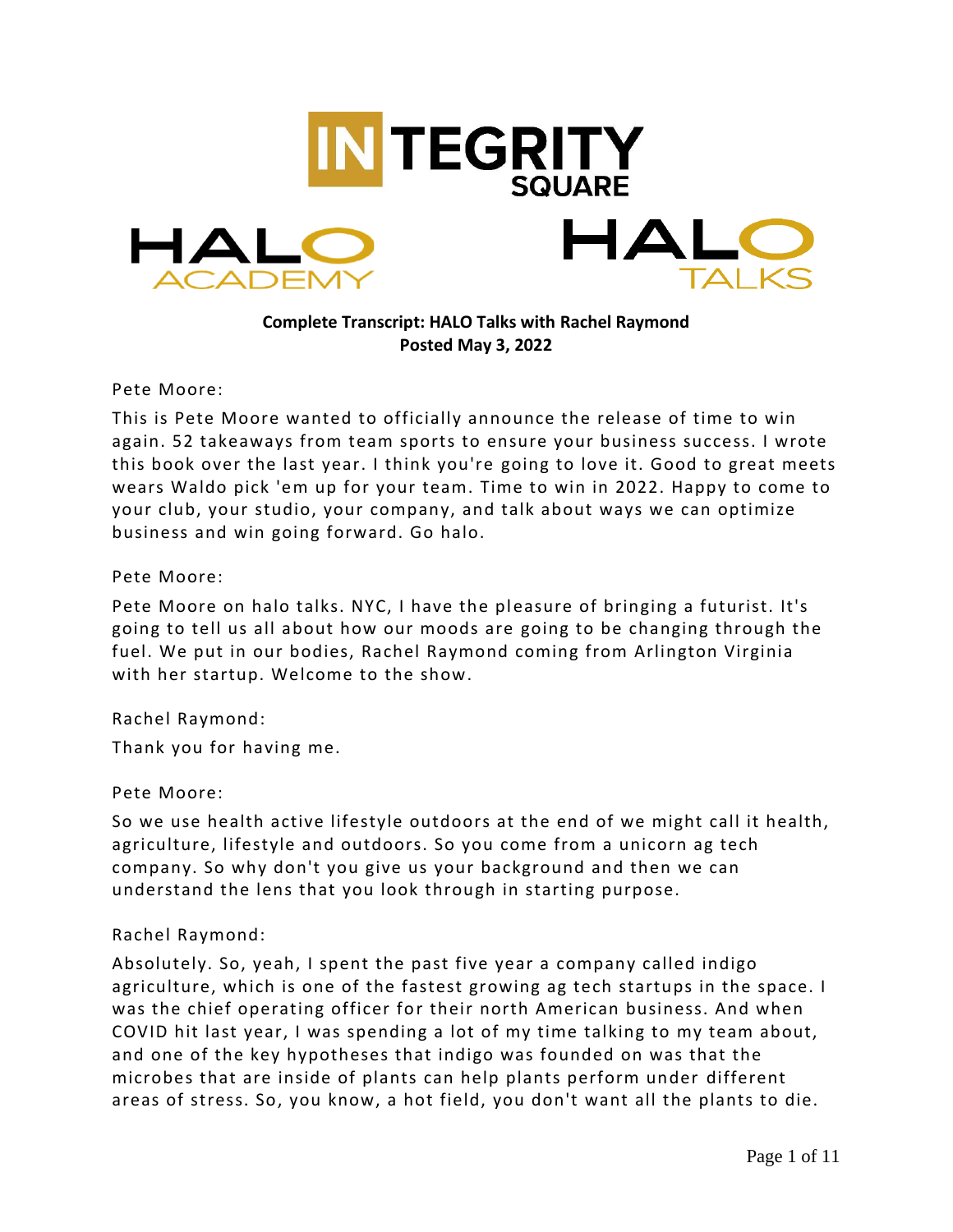The micro inside of them actually helped them thrive. And as I was seeing this happen before my own eyes with my own team, well, actually not before my own eyes, but on zoom, I came up with a similar hypothesis around the interaction between the microbes inside of our body and the impact that can have on our performance under stress. And so decided to investigate that. And we pulled together purpose, which is a mental wellness company that leverages the science of the microbiome to help us improve our mood.

### Pete Moore:

Got it. So we'll do a quick shout out to Casey least. It's one of the hardest working men in finance, who you worked with at this startup for connecting us and giving us a, a lens into the future. So, you know, as you think about commercializing a product like this obviously there's a big educational component to it. You know, we're using you know, big words and, and scientific research with people that just want to get a, a, a workout feel healthier and probably look better in the mirror. So how do you think about educating people about what purpose is going to be of tools that you're going to create and how does that kind of dovetail maybe with AgTech and, and, you know, the client base there, which, you know, some of them are professional, you know, farmers and large companies, and some of them are, you know, independent operators similar to what we have, you know, in our industry, in the fitness industry.

# Rachel Raymond:

Yeah. So if we think about purposes, it can zoom facing company and go the general population, I think, will benefit from having these tools that we'll provide. What we, what we plan to do in terms of education is let people take it at their own speed. So we will provide the information around the science, as deep as people are interested in, but what they need to know with the headline is what you eat impacts how you feel. That's intuitive to you and, and probably to many of your listeners. But one of the reasons for that, that may not be intuitive is the microbes that are in what you eat, interact with all the systems that you, your body. So really this is just a, at the highest level saying you are what you eat, and if your systems are messed up, because of the food that you've been eating, processed, food, high sugar, you name it, all the things we love, or at least I do mm-hmm <affirmative> Then you might be out of balance and adding these products back in can help rebalance that. And what you'll notice is when you get rebalanced, you feel better, you feel less anxiety and less depression.

#### Pete Moore:

You know, it's interesting, cuz I, I was thinking about this the other day with all these different processed foods. And when you read s ome of the ingredient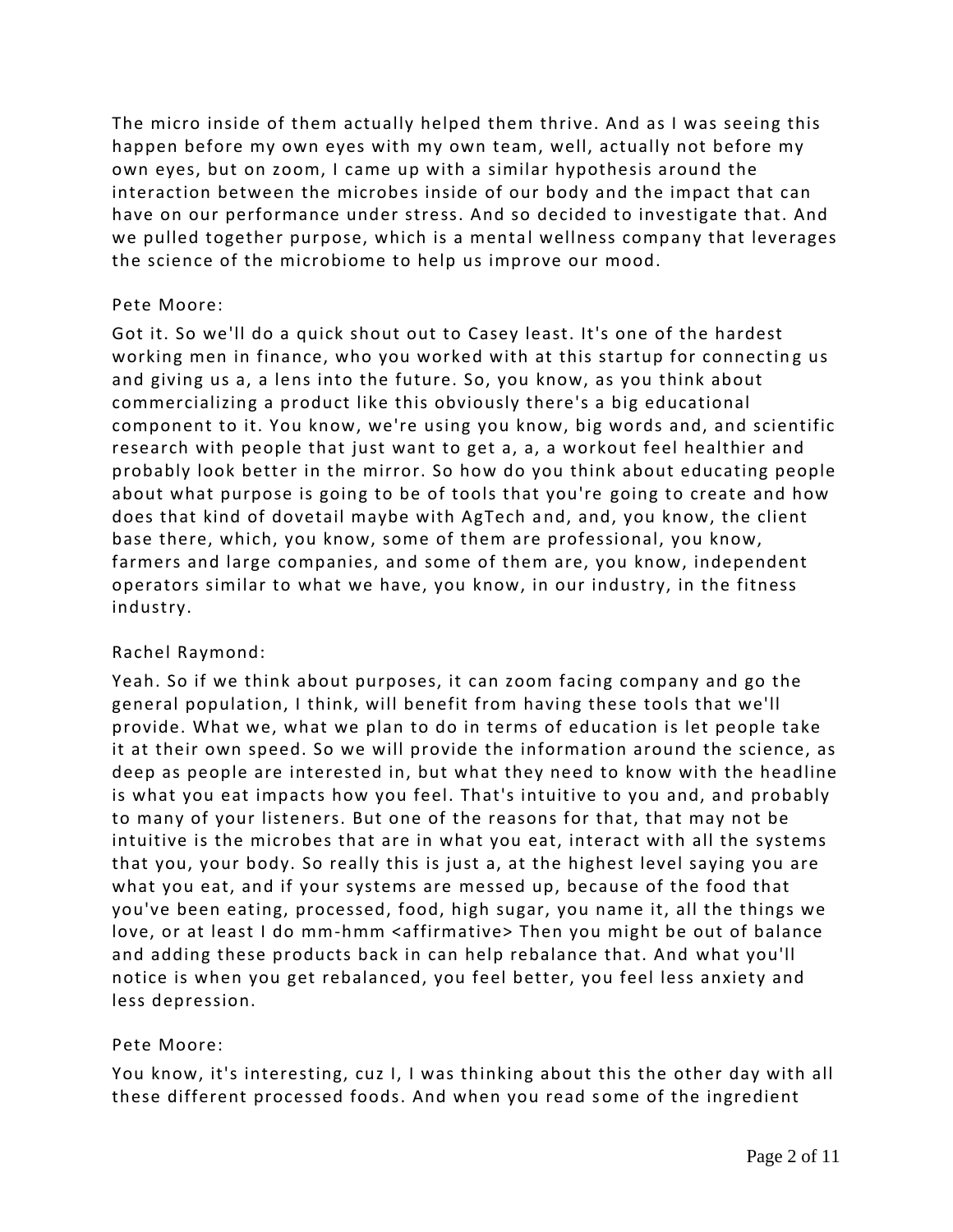labels on, even things that you've think are healthy you know, and, and obviously your, your digestive system is the most advanced out of the entire body. If you believe in, you know, the evolution of a human, you know, it must be so confusing being inside of, of a stomach being like, all right, I can't even diagnose what this food is, what these chemicals are, you know, almost like having to have your stomach like intelligently unpackaged. What you've just put in is fuel versus, you know, living a much cleaner, you know, eating fruits and vegetables, you know, things of that nature. So, you know, tell us about how the bio indicators work and you know, the ease of the saliva test to kind of track what what's going on.

### Rachel Raymond:

Yeah. So what happens when your body is under stress and that can be stress from work or your relationship or whatever you've got going on in your life is it releases hormones like cortisol and adrenaline. And that is a natural evolutionary response. You know, if you used to be out in the Tundra and you came across a lion, you need to high tail it out of there <laugh> and have as much adrenaline available to you as possible. Mm-Hmm <affirmative>, but soon afterwards, this stress goes away and you're able to go back to baseline levels. What people today are doing is living under sustained stress for a long period of time. And so that cortisol and adrenaline and suppression of the immune system and suppression of things that counteract inflammation is going on for a long time. That's what the point of care saliva assay can measure. So it will measure different bio indicators that are measurements of stress and the performance of your immune system. And you can do that at the same time that you're reporting how you're feeling. So you'll be able to try angulate okay. I'm saying that I feel stressed out, but then you also will have the quantifiable measurements of yeah. My body is really manifesting that stress as well.

#### Pete Moore:

Mm-Hmm <affirmative> so you take a look at I, I don't, I don't use the whoop yet. Mm-Hmm <affirmative> but that, you know, we'll tell you, okay, today's a good time for you to exercise. You've got very high energy levels. You slept really well. Do you view purpose as almost like a, you know , a roadmap in the future of, if you feel this way, do this, here's what your test is? And now like here's almost, you know, a I don't know. I like to, I like to play a game candy land back in the day, but here's like a nice path you to go down, you know, in order to remedy some of your issues or, you know, to get yourself back on track. How, how does that work? Because I, and, and before you answer that, I feel like there's a lot going on in workout recovery. There's a lot going on in data tracking. And it's almost like too much of a, like a self-use. And not like, if you feel this way, you know, if you, the green path, if you feel, you know, this way, take the yellow, take the red. I feel like it needs to be dumbed down to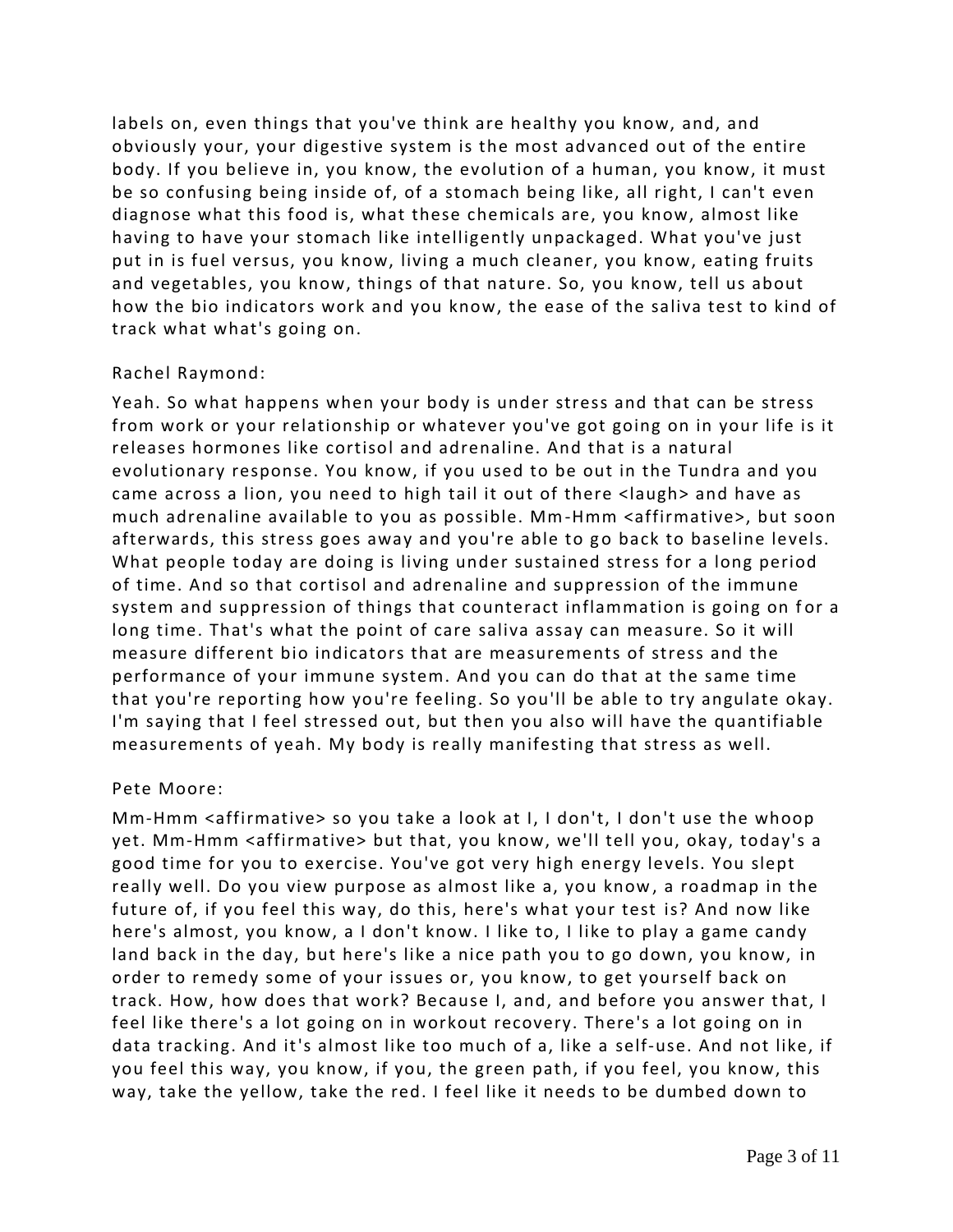the point where I could actually, I know what to do. And you and you're, and you're, you're taking me step by step. So how do you think that evolves?

# Rachel Raymond:

Yeah, couldn't agree with you more. That's why we think about purpose as a whole ecosystem, not just tracking how you feel and giving you those measurements, but here's what you should do about it. So we we're leveraging the science around understanding stress to provide people with increasingly individualized recommendations about food and about these probiotic, enhanced snack and other things which may include talking about the amount of sleep they're getting or taking breaks throughout the day, or many things that are being uncovered to create a roadmap. As you say, or you could think about it more of a menu, like you've got to work on these three things and that will help boost and get you to where you try to go.

# Pete Moore:

Yeah. So, so 25 short years ago, I used to work at chase Manhattan bank. And I was in the group that covered Monsanto mm-hmm <affirmative>. And, you know, when they were genetically engineering all of the seeds to make sure that, you know, they were you know, insect repellent and they were you know, going to grow the largest tomatoes and, you know, and we were trying to put a what's that worth, you know, to a farmer you know, to basically have almost like zero waste in and predictable yield and so on and so forth. How do you think about pricing a service like this when it's basically your entire being, you know, I'm going to regulate and optimize.

# Rachel Raymond:

Yeah. So you can think about multiple contributing factors to the price, essentially. It is the convenience of having the tools to gain this visibility in your own home. If you think about the amount of money that people spend on, you know, nutrition and exercise, et cetera, mental wellness is as important to manage as your physical health as you guys know. And so we want to have price points that are acceptable, but, and thinking about what the market will bear and what it's worth to people, we want to charge something that will, that will leave much of the value with the consumer.

# Pete Moore:

Yeah. Just to give you an example, I think spent like \$400 on like a three day juice cleanse, you know, so if I was on purpose, you know, what would that, would I be willing to pay without filing personal bankruptcy obviously. But to feel a lot better all the time and knowing that I have access to my information that I could put potentially merge with other information that I'm getting, you know, whether it's from my apple watch or whether it's getting from yeah. You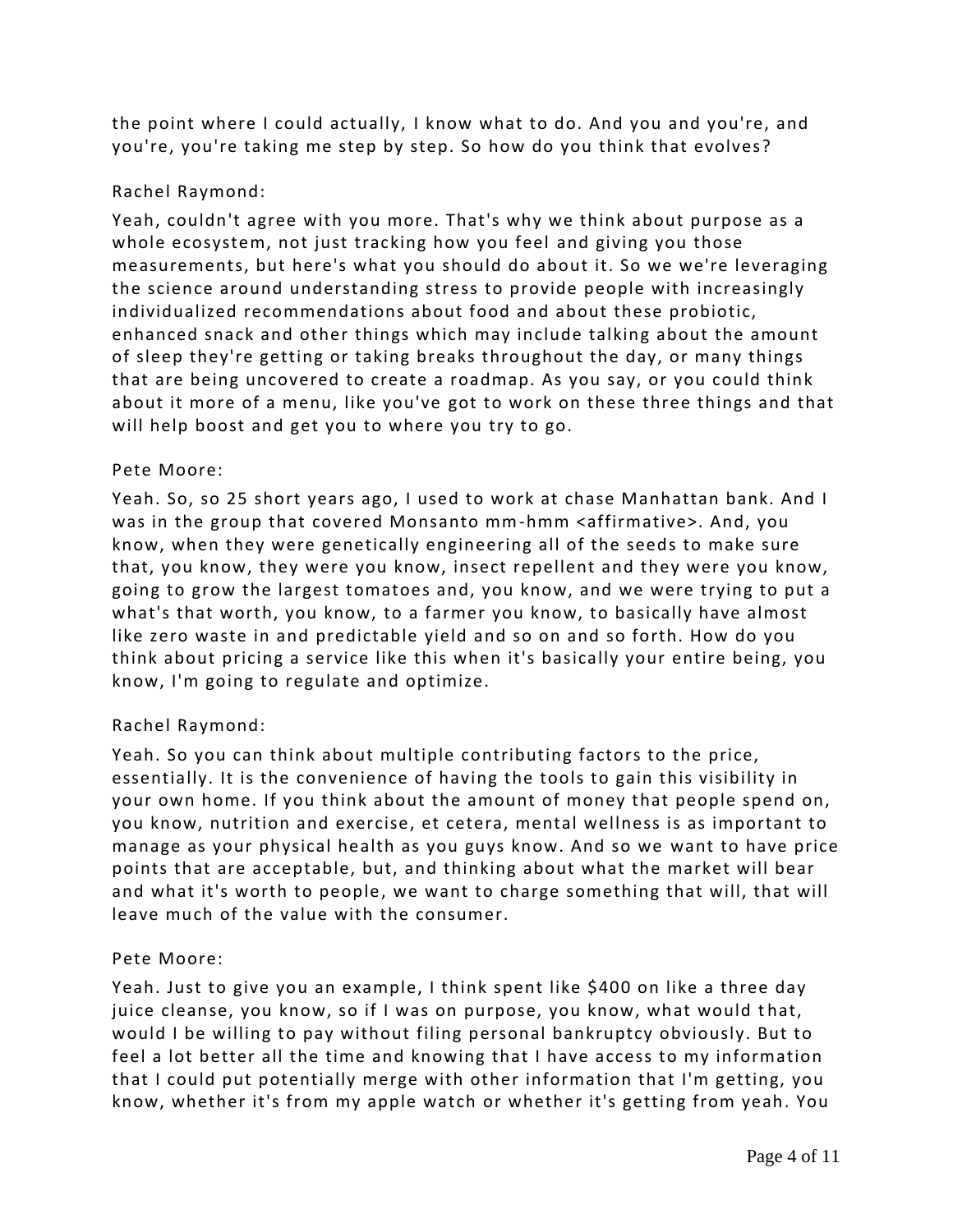know, fitness or you know, my zone, heart strap. When you look at the fitness industry and you look at mental health and you see multiple devices you see everyone about data. And we kind of joke around that, Dave and I joke around they're like everyone says they own the data and I don't think they do. So how do you think about building a business as an entrepreneur and say, okay, I've got to kind of truncate what I'm going to do first. And then at some point I've got to API with basically everything else that's out there. So how do you think about that without having you move change? I guess

# Rachel Raymond:

<Laugh> yeah. Well, I think that's, that's absolutely right. So purpose can be the platform that will provide the user with that visibility across multiple metrics. And if somebody wants to, you know, track their heart rate against their mood or track their hours of sleep or anything else that they're already using, other tools are going to be better than at us than that. Mm-Hmm <affirmative> and they already exist, but they don't provide the insights into improving your mood. And so the more information that people are collecting and we can pull in the better the insights and the data analytics can get to deliver what we're saying. So we want to be an open platform and connect to as many different things as possible to achieve that mission.

Pete Moore:

Let me ask you a completely random off point question,

Rachel Raymond:

Go for it.

# Pete Moore:

So my nephew used to play soccer and they didn't keep score. Mm-Hmm <affirmative> that bothered me. I think he's got to have a little bit of stress in his life in order to deal with adult stress. You know, you take a look at some tennis players that say, oh, I lost, I got to take four to six months off, cuz I'm focused on my mental health. Is, is there a healthy amount of stress? And then to follow that up with, there's a quote and I mentioned this a couple times when you go onto the court to play tennis at the us open, there's a big sign it's forward. It says pressure is a privilege mm-hmm <affirmative> right of going to compete on a world stage in front of 20,000 people and millions of people. So you should have that kind of pressure and it might actually make you know, a fierce competitor and be able to battle through things. Are, are we trying to everyone feel happy all the time? Are you saying like, there's a band of stress, that's good. And there's a band of stress that's bad. And I'm going to keep you in that, in that band because that's kind of like your optimal athletic, mental performance. I'm not sure if that's a question, but feel free to answer.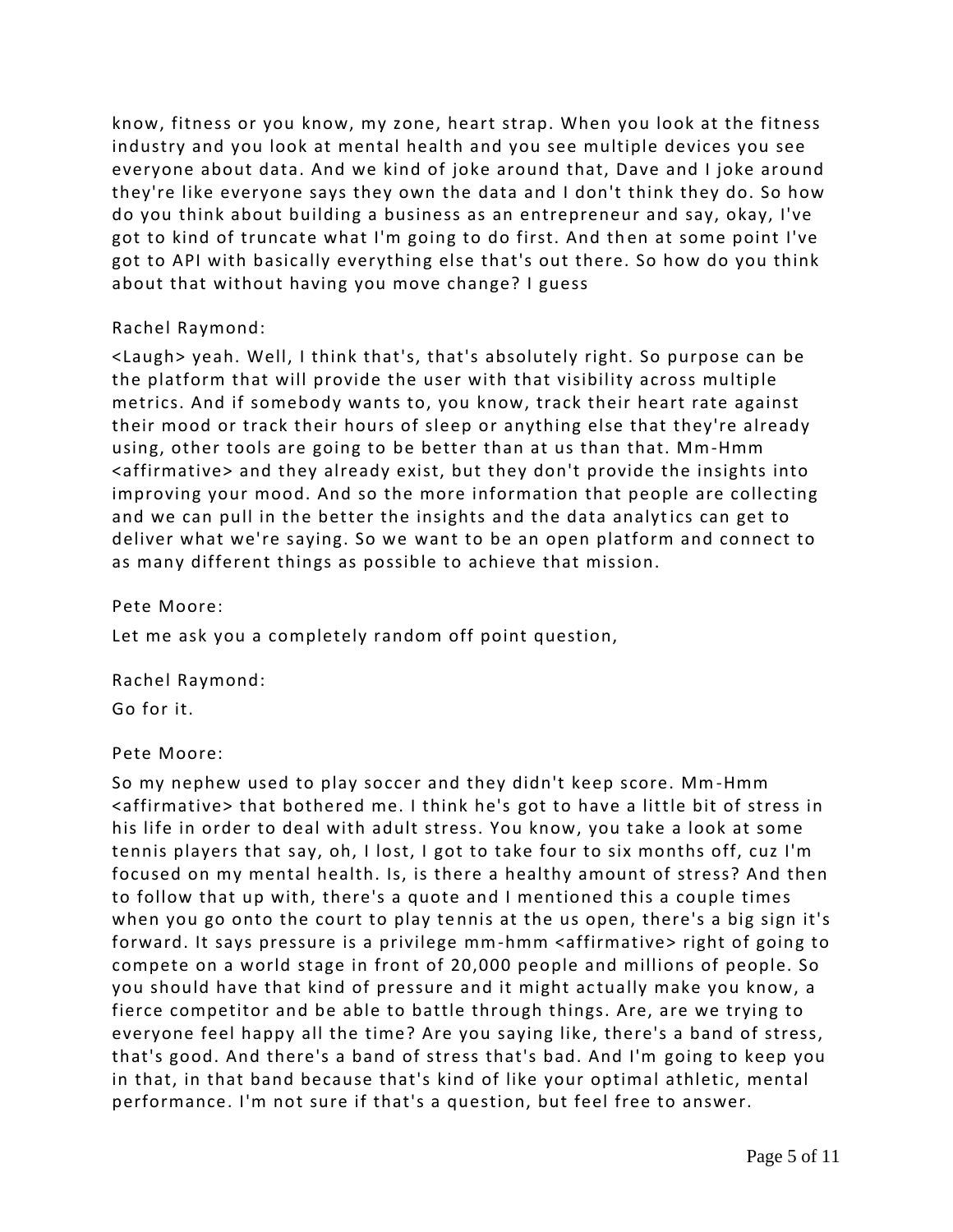### Rachel Raymond:

I got you. Yeah. So couple things there. Stress is a natural occurrence and it is good for you in a lot of ways. And you put your body through stress. You put your mind through stress, that's part of life, what mental wellness and what purpose is focused on is helping you bounce back from that stress and be more resilient and be more existing in a stable mood, right? So you're not playing the us open for years at a time. And under that level of stress,

Pete Moore:

Fair

# Rachel Raymond:

Point fair point. That's probably not good for you. But you know, you do your training, you show up, you perform and then you go home. Mm-Hmm, <affirmative>, that's an, a natural cycle that your body should be able to perform under in your mind and yourself. But a lot of people don't have the privilege of being able to turn it off and we put ourselves in these situations and you know, you can talk about lots of reasons for that, but being under a sustained high level of stress for a long period of time is not natural and that's not helpful to your health.

### Pete Moore:

Yeah. Gotcha. Good, good, good answer. You know, so a as you think of about purpose, do you think that the tools here and there's a lot of like life coaching, that's going on, there's certifications, I'm sure there's going to be certifications and you know, mental health coaches and mm-hmm, <affirmative>, you know, therapists are probably going to get in there and you know, probably a couple other, you know, guy guidance, counselors, social workers, head of HR all this is going to con converge at some point into a, a robust industry. Are you building tools for the consumer and also understanding that there might be a coach involved. And I want to also create speaking on your behalf, I want to also create almost like a business, like a B to B to C, where like I'm going to allow a mental health coach to manage their clients underneath them. Or how do, how do you think about that? Cuz we don't have that many technology, people that come into our industry mm-hmm <affirmative> and you come in with a really interesting lens where, you know, you're trying to change the entire food ecosystem. Okay. We don't really do that. You know, we're doing our little niche of the world. So, you know, when you think of like a grandiose idea, how do you kind of then pull it back and say, well, how, how do I think over time, this is going to be utilized and how do I build something to enable that or to disable that

Rachel Raymond: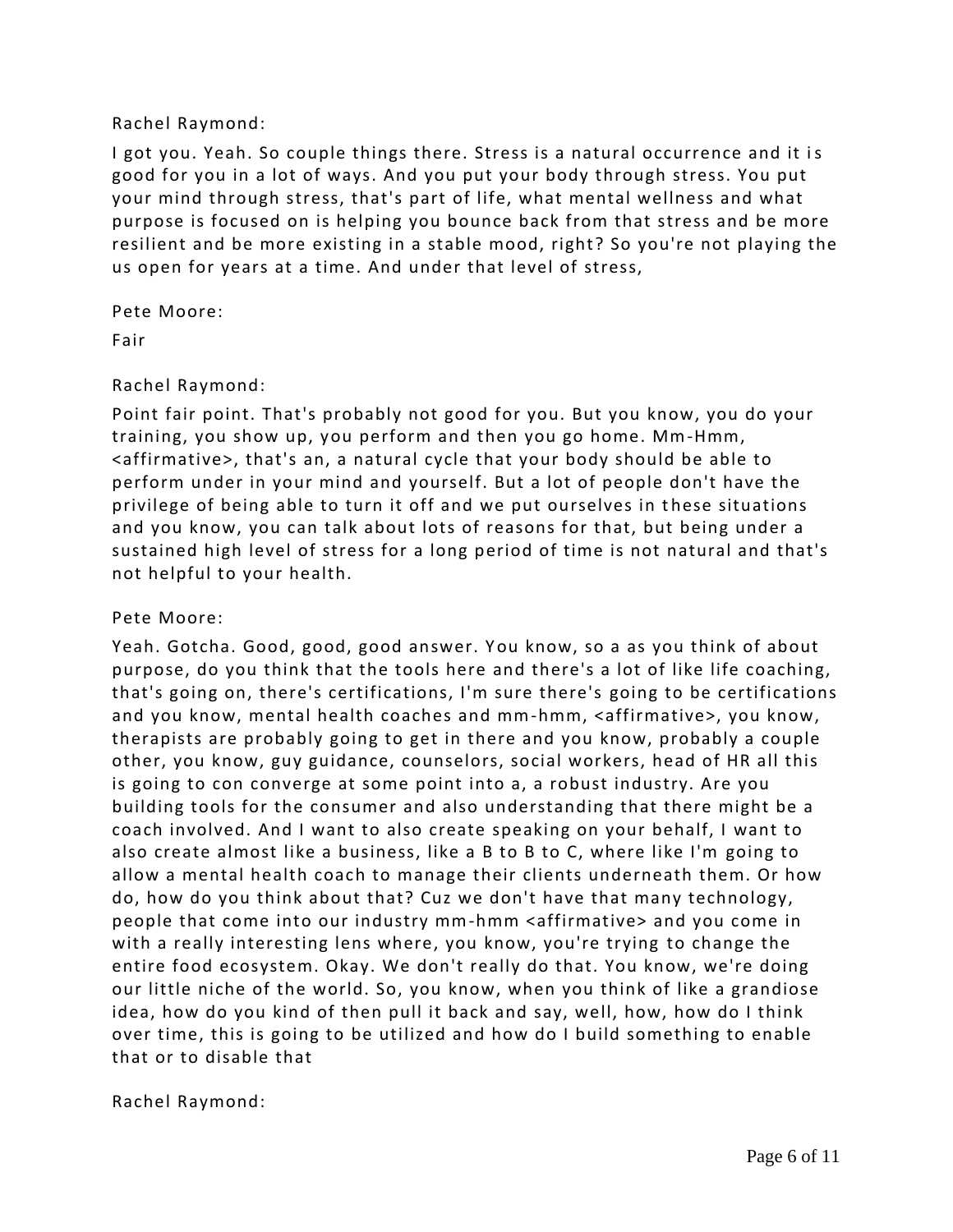Well. So I think that purpose can be an important tool for anybody who uses it as they seek help on other platforms as well. I don't, there are, there are a lot of companies out there that are focusing on C B T cognitive behavioral therapy and creating more access to that, which is great. But part of the point of purpose is putting the power in the consumer's hand. So you don't, so it's, it's up to you. You can look at your data, we'll give you insights and we'll point out, Hey, every time your mothers-in-law around you report that you're very stressed out. Mm-Hmm <affirmative> if you haven't been able to identify that trend, then you can see that clearly in your own data. So a lot of

Pete Moore:

So should change, is it, does it say change your mother-in-law <laugh> what's

Rachel Raymond:

Doesn't go as far

Pete Moore:

As it's here's what you should do. I'm not going to pry into business, but this seems to not be working, is it

Rachel Raymond:

Right? Yeah. <Laugh> doesn't go that

Pete Moore:

That's a trillionaire right there. That's beyond a unicorn. That's forget it. <Laugh> yeah. And then you just hook up and then you just like do an API with like legal zoom, right? It's like your, instead of API and into the apple watch, I'm going into legal zoom to like get you out a bad relationship. I had to tell you through your biomarkers

Rachel Raymond:

That's right. Your, the papers are ready for you to sign

Pete Moore:

<Laugh> no, it's funny. That's funny. So, you know, as you, you're, you're an entrepreneur, you've obviously, you know, on this rodeo a couple times now, you know, whether you're, you know, in, in the executive suite or, or, or part of these companies, there's a, a very large appetite for people to take in a lot of money very quickly. And some of these rounds of, you know, series a, B, C, D, where someone takes on like 50 or, or 150 million, there's definitely not like a sources and uses that shows like here, how's it, here's how I'm going to use all this money. Like, it's just kind of like, let me throw it at you, figure it out, get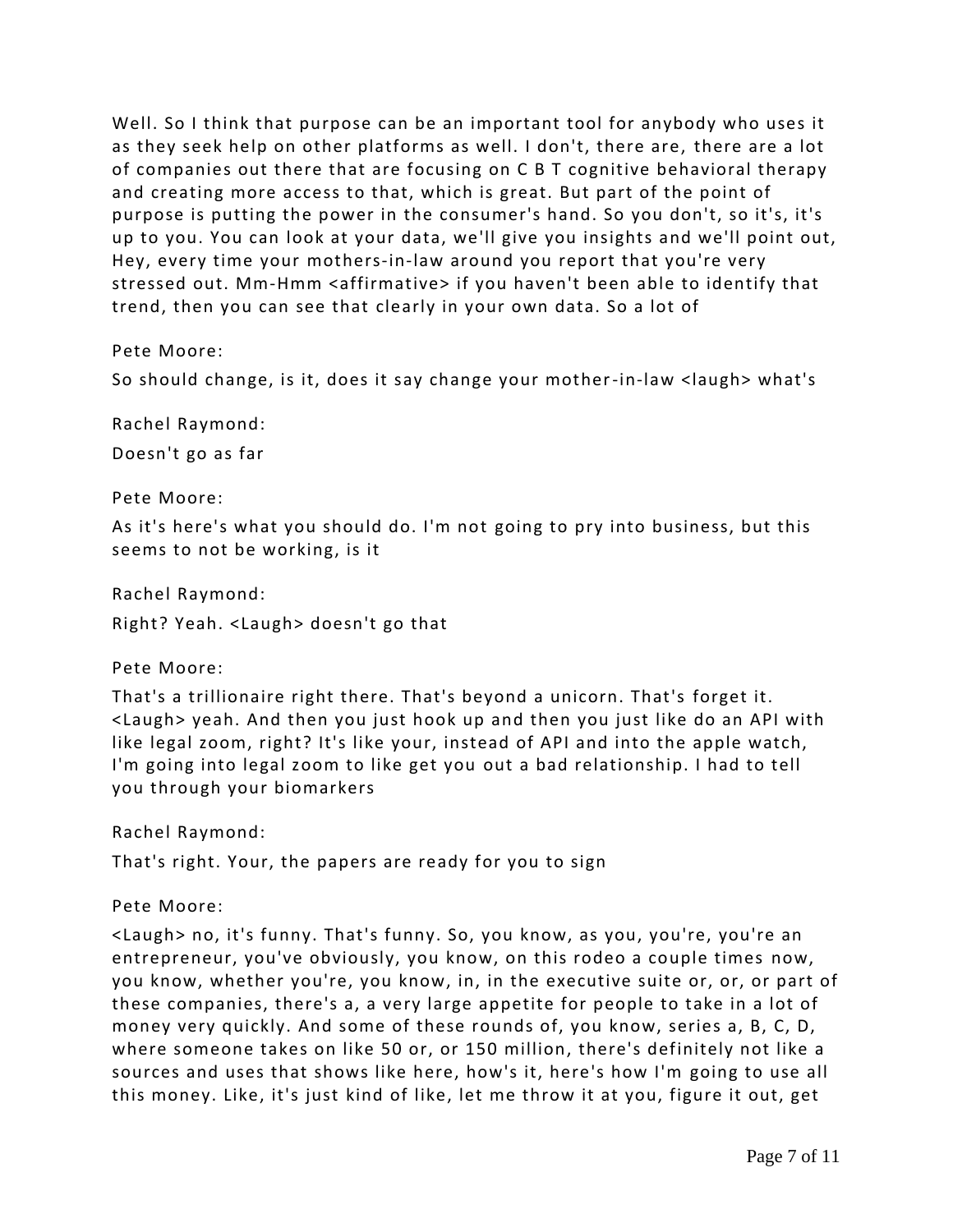to market as quickly as possible and then dominate this industry because it's a race. So how do you think about being a methodical and a realistic entrepreneur and say, look, I've been through this. So I kind of know what my, my, what my roadmap is going to be and how much time I need to kind of get to the next milestone without getting yourself stressed out. Like, oh my gosh, I'm like, bootstrapping this. Or like now I'm like capital constrained yet. I'm going after a multi dollar, you know, market opportunity. So give us a little insight into you as an entrepreneur.

### Rachel Raymond:

Yeah. So the way that I think about it is getting to an MVP, a minimum viable product as quickly as possible, getting that into the hands of consumers and then increasingly launching additional function that creates more value. So I don't want to be taking in hundreds of millions of dollars. I want to get to a product that will create value for the consumer quickly, and then within as short of a time as possible, not be dependent on taking on additional capital for growth.

### Pete Moore:

Gotcha. And as you start this now, and I know you've got some news that you're going to announce here, you know, over the, the coming weeks or months with, with some of your partners do you have a, do you have a co founder do you have like, here's the person that was my first hire and here's why,

# Rachel Raymond:

Yeah. We have a, we have a great founding team. So I've, co -founded purpose with one of my Harvard business school, classmates, Matt Getz, who is a biomolecular chemical engineer

Pete Moore:

From Harvard business school

Rachel Raymond:

From, and then did his MBA there. Yeah. Oh,

Pete Moore:

Nice. So I went to Harvard too, by the way, 99.

Rachel Raymond:

Oh, nice.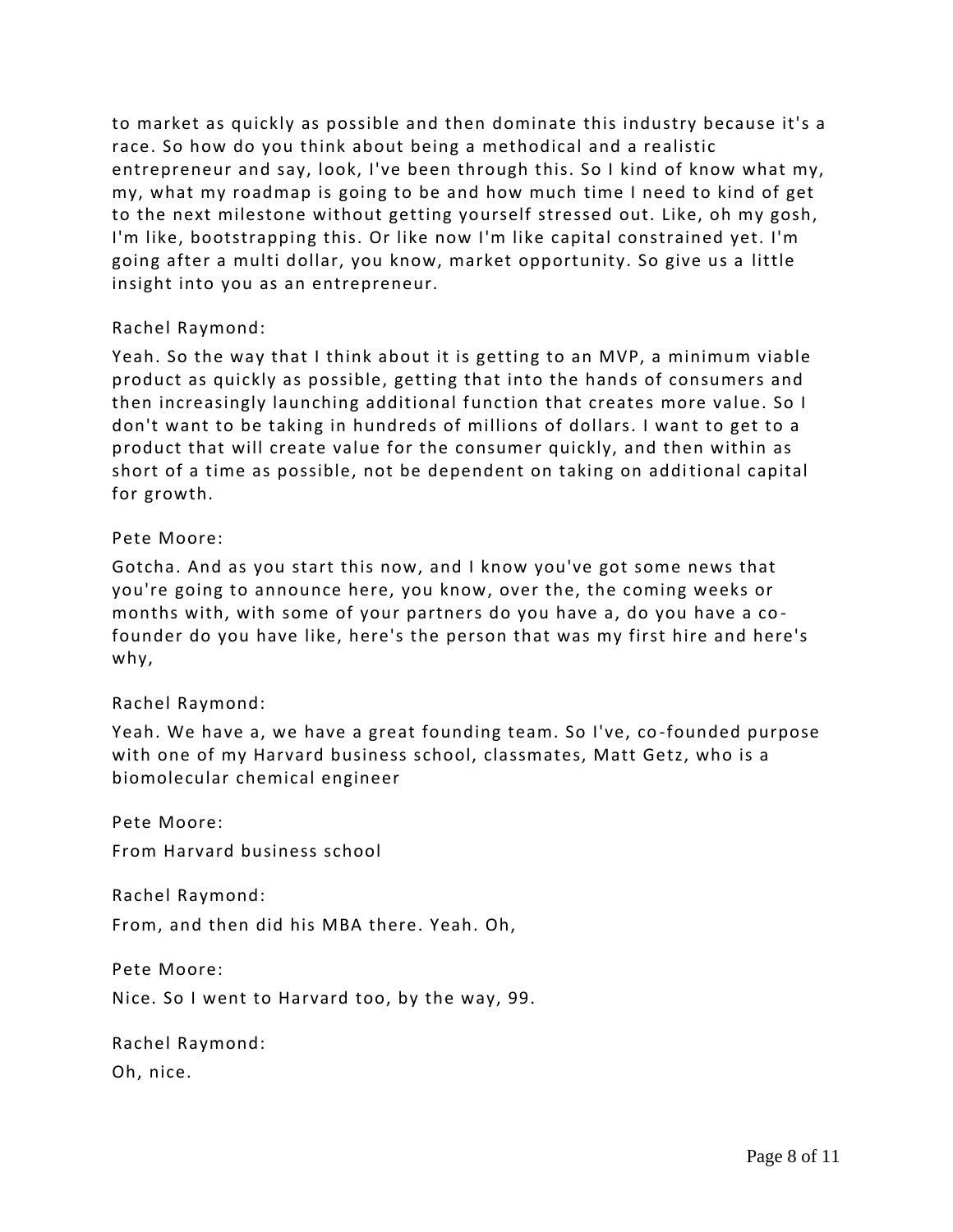Pete Moore: Good to meet a fellow alum.

Rachel Raymond: And

Pete Moore:

I'm not a biomechanical engineer, so I know don't feel fighting by you not picking me.

Rachel Raymond:

<Laugh> we have Matt, we have chase ultz who is a Harvard undergrad alum. And he, he works on the strategy and business development with us. And then we have two founders who are more in an advisory role, but on the hard sciences. So Arao Toledo is, has a PhD in microbial ecology, and Eric shot has his PhD in translational research. So we draw a lot on science to come up with this consumer product, but

| Pete Moore: |
|-------------|
|             |

That's

Rachel Raymond:

Dream

Pete Moore:

Team, the dream team. So there's this old story about like when they started the building, the first cell phone networks that there was, you know, the engineer in the room, the head of sales and the CFO and the head of sales says, you know, look, I need a tower, basically every two blocks, the CFO says that's not going to happen. And the, the sales guy says, look, I need as many towers as possible to make sure these phones don't drop. So give us a little insight, you know, we're, we're towards the end of the podcast, you know, how do you kind of balance, you know, the hardcore scientific with the commercialization, with the fact that, Hey, we're launching something here and, and if we want to go mass market, you know, we got to, we got to make sure that this is digestible, you know, to use a pun you know, to, to the average for,

# Rachel Raymond:

Right. Yeah. So that is, that is the tension among the team. And that's why I think we work well together, but the, the proof will be the response to the MVP. And so our goal is to get something out there and let the consumers tell us what, to, what they're interested in and what creates that traction. So we're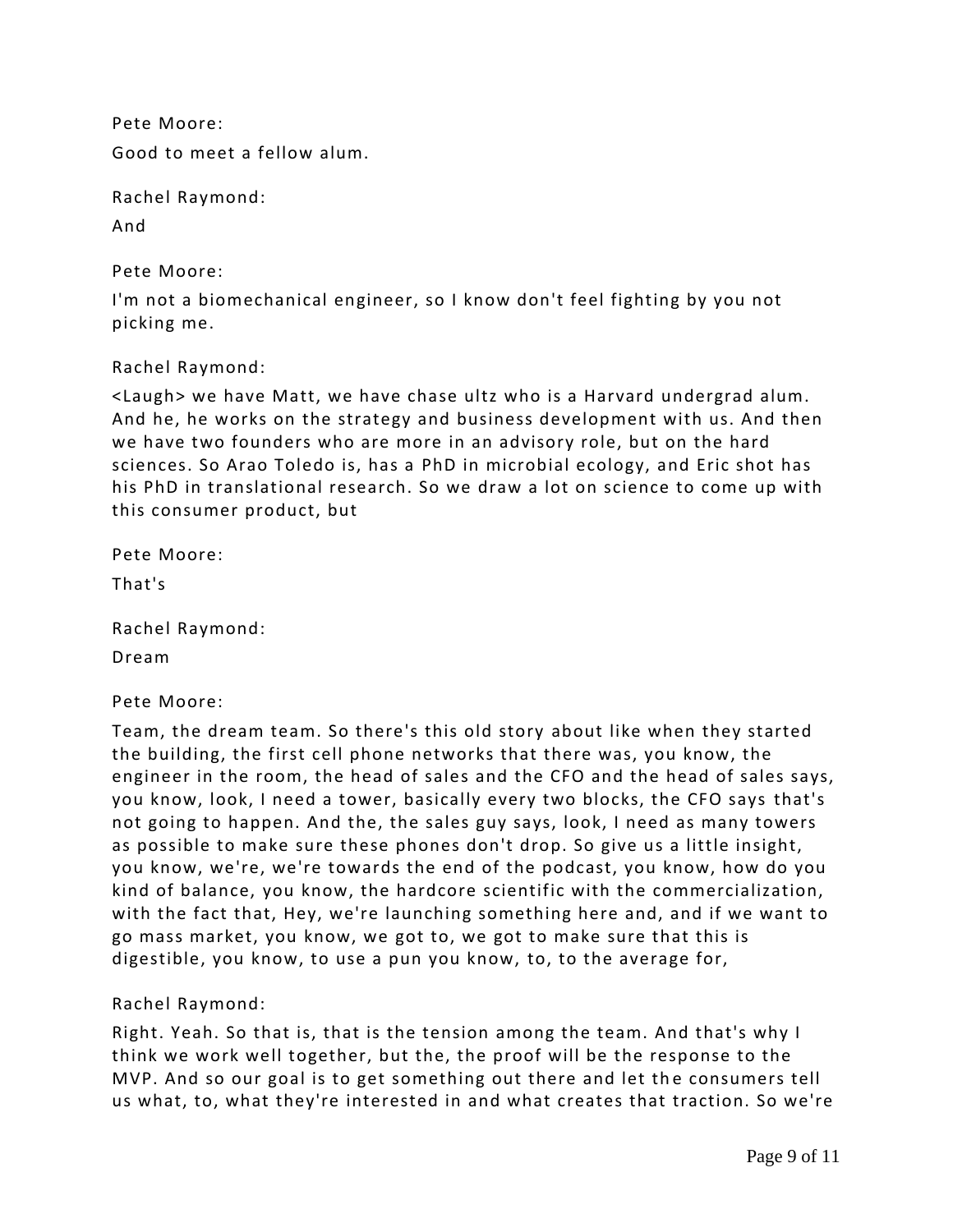in a race to get to that point. And we want to get to that point at a price point that we think is acceptable as fast as possible.

#### Pete Moore:

That's great. So I want to close here with two questions for you. One, if you had a business quote that you live by and I read your bias, you got to tell us what your favorite Disney movie is. So you can do that in any order. You'd like,

### Rachel Raymond:

<Laugh> I do not have a business quote that I live by, but I probably should. I mean, I think my position as a CEO is hired the best people work with the us people and together you can solve whatever problems coming your way.

#### Pete Moore:

That's a great business quote, stick with that one.

### Rachel Raymond:

Okay. Well, I, I made it up, but there you go. A lot, a lot of people have come across it before. Sure. My favorite Disney movie is princess and the frog have a three year old and a one year old. And so we watch the same mo vie repeatedly. I've seen it many times. I recognize

#### Pete Moore:

That's a good, it's a good reason to have kids. So people don't look at you funny when you like watch this movie. You, it is

#### Rachel Raymond:

A huge motivator for having 'em it's working out really well.

#### Pete Moore:

<Laugh>, I'm sure. I'm sure there's a, there's a good correlation between your mood applicator and your Disney movie watching. So look, it's great to meet you look forward to, to tracking your progress when you're ready to you know, have the MVP shared with our Hilo community, happy to have Dave Ganulin become a Guinea pig and test out the product and the service. Yeah, you got, you got it after he recovers from his booster shot. So yeah, look forward to, to seeing you do great things and thanks for coming on and feel free to wave halo flag as you see fit

Rachel Raymond: Will do. Thanks for having me, Pete.